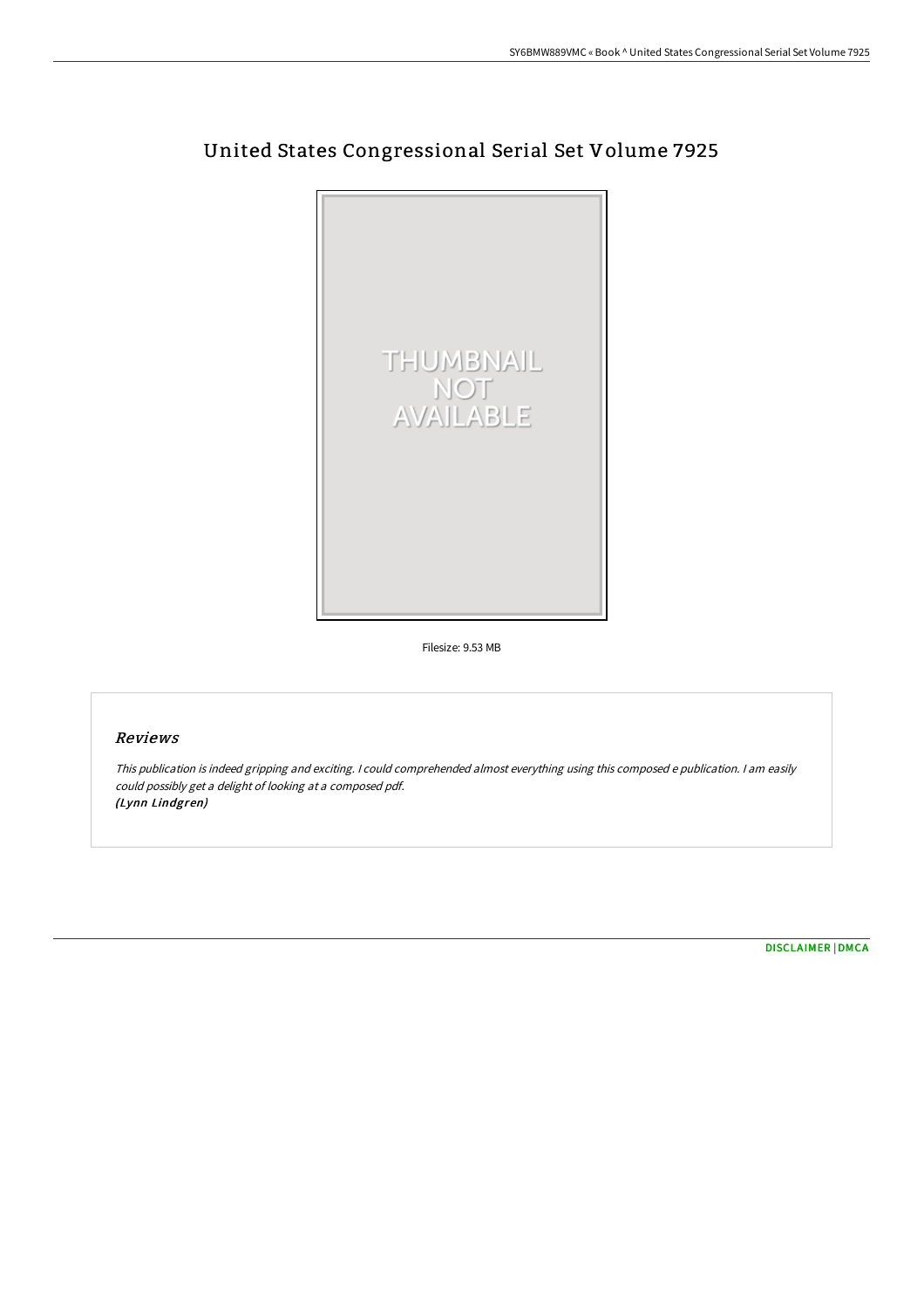### UNITED STATES CONGRESSIONAL SERIAL SET VOLUME 7925



**DOWNLOAD PDF** 

RareBooksClub. Paperback. Book Condition: New. This item is printed on demand. Paperback. 72 pages. Original publisher: Washington, DC : U. S. Dept. of Commerce, Economics and Statistics Administration, Bureau of the Census : For sale by Supt. of Docs. , U. S. G. P. O. , 1996 LC Number: HD9724 . U521 1992 AL OCLC Number: (OCoLC)34728447 Subject: Manufactures -- Alabama -- Statistics. Excerpt: . . . JOBNAME: No Job Name PAGE: 1 SESS: 3 OUTPUT: Wed Mar 13 06: 51: 10 1996 pssw02 disk2 economic mc92a 1 07txtsum Summary of Findings In 1992, 378. 8 thousand persons were employed in The leading counties in the State ranked by employ-Alabamas manufacturing establishments. This figure rep-ment were Jefferson, Madison, Mobile, and Montgomery. resented an increase of 9 percent from the 1987 figure of They accounted for approximately 29 percent of the States 347. 3 thousand workers. 1992 manufacturing employment. These same counties The total value added by manufacture for the State were the leaders in 1987 when they accounted for approxi-amounted to 23. 7 billion in 1992. This figure, along with all mately 29 percent of the States employment. dollar figures in this report, are at prices current for the year specified and, therefore, are unadjusted for changes in Singleestablishment companies with up to 20 employ-price levels. Consequently, when making comparisons to ees ( cutoff varied by industry ) were excluded from the mail prior years, users should take into consideration the infla-portion of the census. The data for these establishments tion that has occurred. ( and a small number of larger establishments whose In the State, the leading industry groups ranked by reports were not received at the time the data were employment were apparel and other textile products, food tabulated ) were obtained from administrative records of and kindred...

 $\mathbb{R}$ Read United States [Congressional](http://www.bookdirs.com/united-states-congressional-serial-set-volume-79-1.html) Serial Set Volume 7925 Online B Download PDF United States [Congressional](http://www.bookdirs.com/united-states-congressional-serial-set-volume-79-1.html) Serial Set Volume 7925